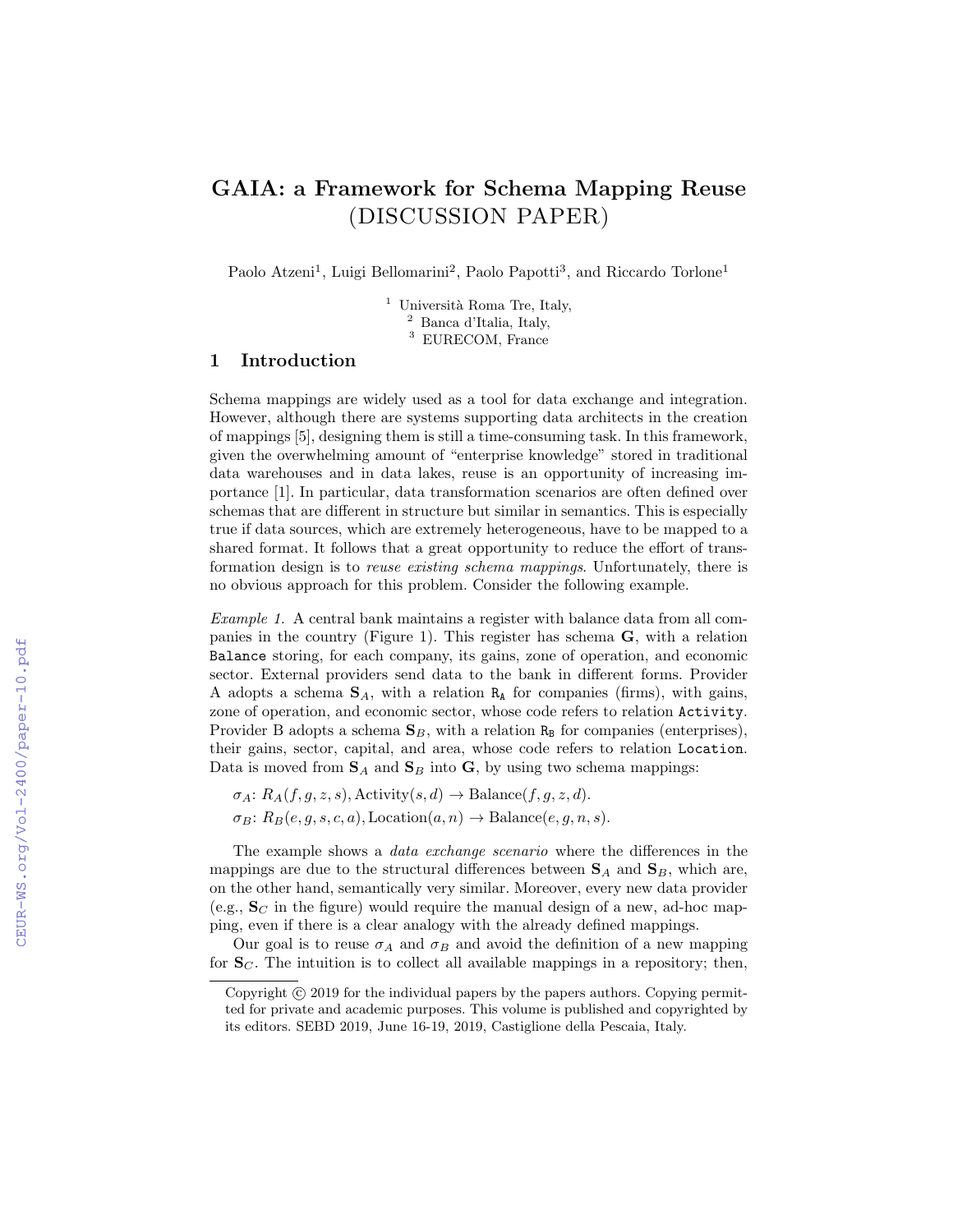| <b>SA</b><br>RA     |                    |                                   |                |                  |      | :Sb<br>RB |              |               |               |                |   |              |
|---------------------|--------------------|-----------------------------------|----------------|------------------|------|-----------|--------------|---------------|---------------|----------------|---|--------------|
| Firm                | Gains              | Zone                              | Sector         |                  |      |           | Enterprise   | Gains         |               | Sector         |   | Capital Area |
| <b>ACME</b>         | 15                 | Area A                            | B8.9.1         |                  |      |           | <b>EDEN</b>  | $\mathcal{P}$ |               | Sport          | 5 | V12          |
| CARS                | 36                 | Area S N77.1.1                    |                |                  |      |           | <b>FLOUR</b> | 6             |               | Metals         | 3 | M1           |
|                     |                    | Activity                          |                | FKey             |      |           |              |               | Location      |                |   | FKey         |
|                     | Code               | <b>Description</b>                |                |                  |      |           |              | Code          |               | Name           |   |              |
|                     | B8.9.1             | Chemical                          |                |                  |      |           |              | M1            |               | Area M         |   |              |
|                     |                    |                                   |                |                  |      |           |              |               |               |                |   |              |
|                     | N77.1.1            | Renting                           |                |                  |      |           | G            | V12           |               | Area V         |   |              |
|                     | FKey               | Rc                                |                |                  | FKey |           |              |               |               | <b>Balance</b> |   |              |
| Enterprise          | Sector             | Capital                           | Profits        | Area             |      |           |              | Company       | Gains         | Zone           |   | Sector       |
| Sc<br><b>HOTELS</b> | M <sub>57</sub>    | 12                                | 1              | S <sub>14</sub>  |      |           |              | <b>ACME</b>   | 15            | Area A         |   | Chemical     |
| <b>PEARS</b>        | C18                | $\mathcal{P}$                     | $\overline{7}$ | G <sub>2</sub>   |      |           |              | CARS          | 36            | Area S         |   | Rentina      |
|                     |                    |                                   |                |                  |      |           |              | <b>EDEN</b>   | $\mathcal{P}$ | Area V         |   | Sport        |
|                     | <b>→ Activity</b>  |                                   |                | Location <       |      |           |              | <b>FLOUR</b>  | 6             | Area M         |   | Metals       |
| Code                | <b>Description</b> | Code                              |                | Name             |      |           |              | <b>HOTEL</b>  | 1             | Area S         |   | Housing      |
| C18<br>M57          | Media<br>Housing   | G <sub>2</sub><br>S <sub>14</sub> |                | Area G<br>Area S |      |           |              | <b>PEARS</b>  | 7             | Area G         |   | Media        |

Fig. 1. A data transformation scenario

for any new pair of schemas (e.g.,  $S_C$  and G in the figure), query such repository to retrieve a suitable mapping. Unfortunately, this form of direct reuse is complicated by the nature of schema mappings. A mapping characterizes the constraint between a pair of schemas at a level of detail that enables both logical reasoning and efficient execution. Yet, a simple variation in a schema, such as a different relation or attribute name or a different number of attributes, makes it not applicable. Our experiments show that mappings from a corpus of 1.000 schema mappings can be reused for new, unmapped pairs of schemas only in 20% of cases. To be reusable, a mapping should be described in a way that is independent of its specificities but, at the same time, harnesses the essence of the constraint so as to work for similar schemas.

Example 2. Consider a "generic" mapping  $\Sigma_A$ , obtained from  $\sigma_A$  by replacing names of the relations and attributes with variables. It could be informally described as follows:

 $\Sigma_A$ : for each relation r with key f and attributes g, a, s for each relation  $r'$  with key s and attribute d with a foreign key constraint from  $s$  of  $r$  to  $s$  of  $r'$ there exists a relation r'' with key f and attributes  $g, a, d$ .

If instantiated on  $S_A$ , the generic mapping  $\Sigma_A$  expresses a mapping to G that is the same as  $\sigma_A$ . This solution seems a valid compromise between precision, i.e., the ability to express the semantics of the original mapping, and generality,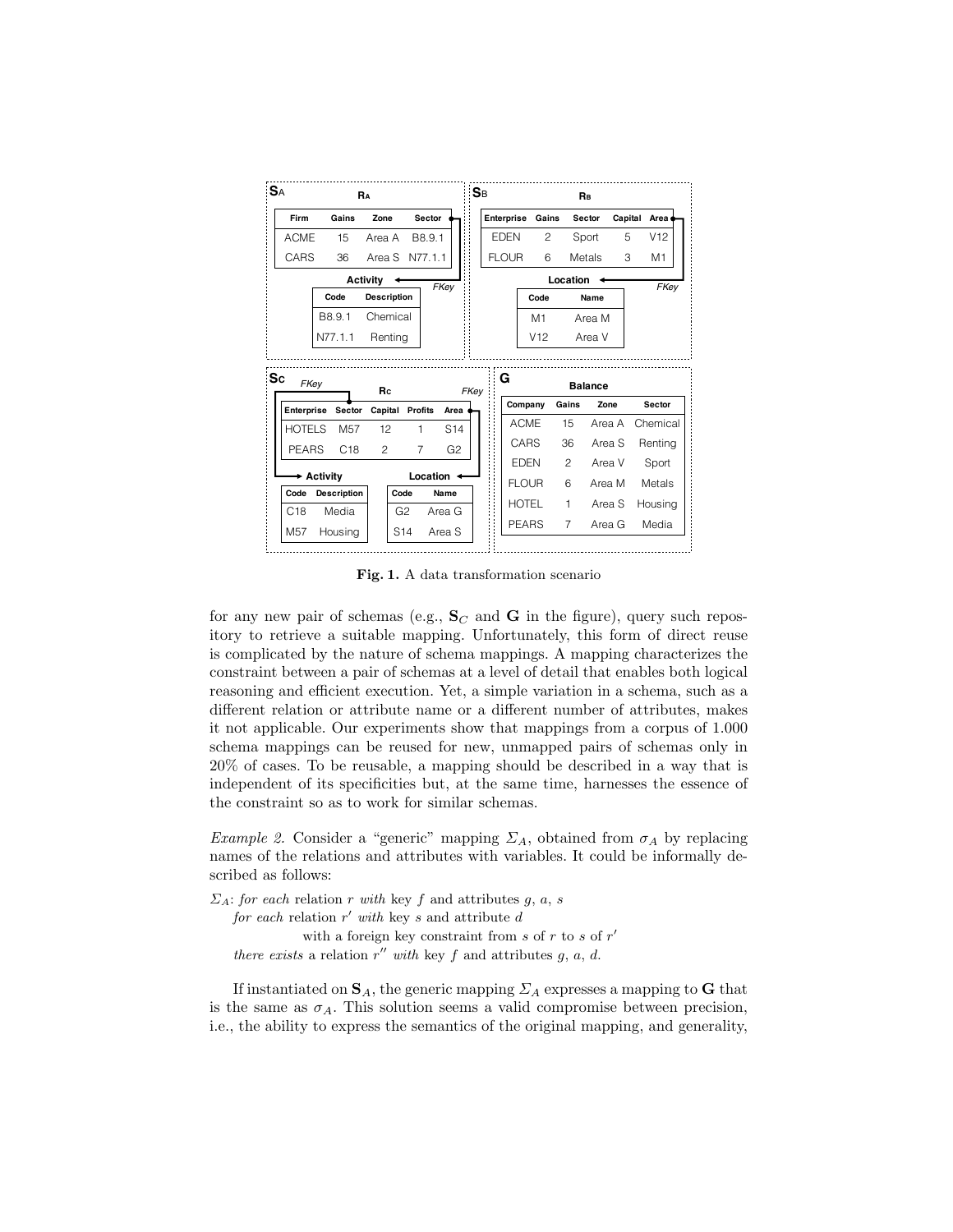as it can be applicable over different schemas. However,  $\Sigma_A$  falls short of the latter requirement, as it is not applicable on  $S_B$ . Indeed, there are no constraints on attribute  $g$  and  $a$ , and so they could be bound to any of Gains, Sector and Capital, incorrectly trying to map Capital into the target.

Example 3. Consider now a more elaborated generic mapping that uses constants to identify attributes:

```
\Sigma_B^H: for each relation r with key e and attributes g, s, c, a
for each relation r' with key a and attribute d
    with a foreign key constraint from a of r to a of r'where g = Gains, s \neq Gains, s \neq Capital, c \neq Gains, c \neq Sectorthere exists a relation r'' with key e and attributes g, d, s.
```
This generic mapping is precise enough to correctly describe both  $\sigma_A$  and  $\sigma_B$ and can be re-used with other schemas.

The example shows a combination of attributes, identified by constraints on their names and role, that form a correct and useful generic mapping. Once pinpointed, generic mappings can be stored in a repository, so that it is possible to use them for a new scenario. In our example, given  $S_C$  and  $G$ , the generic mapping  $\Sigma_B^H$  can be retrieved from the repository and immediately applied.

There are three main challenges in this approach.

- We need a clear characterization of what it means for a generic mapping to correctly describe and capture the semantics of an original schema mapping.
- As a generic mapping is characterized by a combination of conditions on attribute names and roles, for a given schema mapping there is a combinatorial number of generic mappings. We need a mechanism to generate them.
- For a new scenario (e.g., new schemas), there is an overwhelming number of generic mappings that potentially apply, with different levels of "suitability". We need efficient tools to search through and choose among them.



Fig. 2. The architecture of GAIA.

In this work, we address the above challenges with GAIA, a system for mapping reuse. GAIA supports two tasks, as shown in Figure 2: (1) infer generic mappings, called meta-mappings, from input schema mappings, and store them in a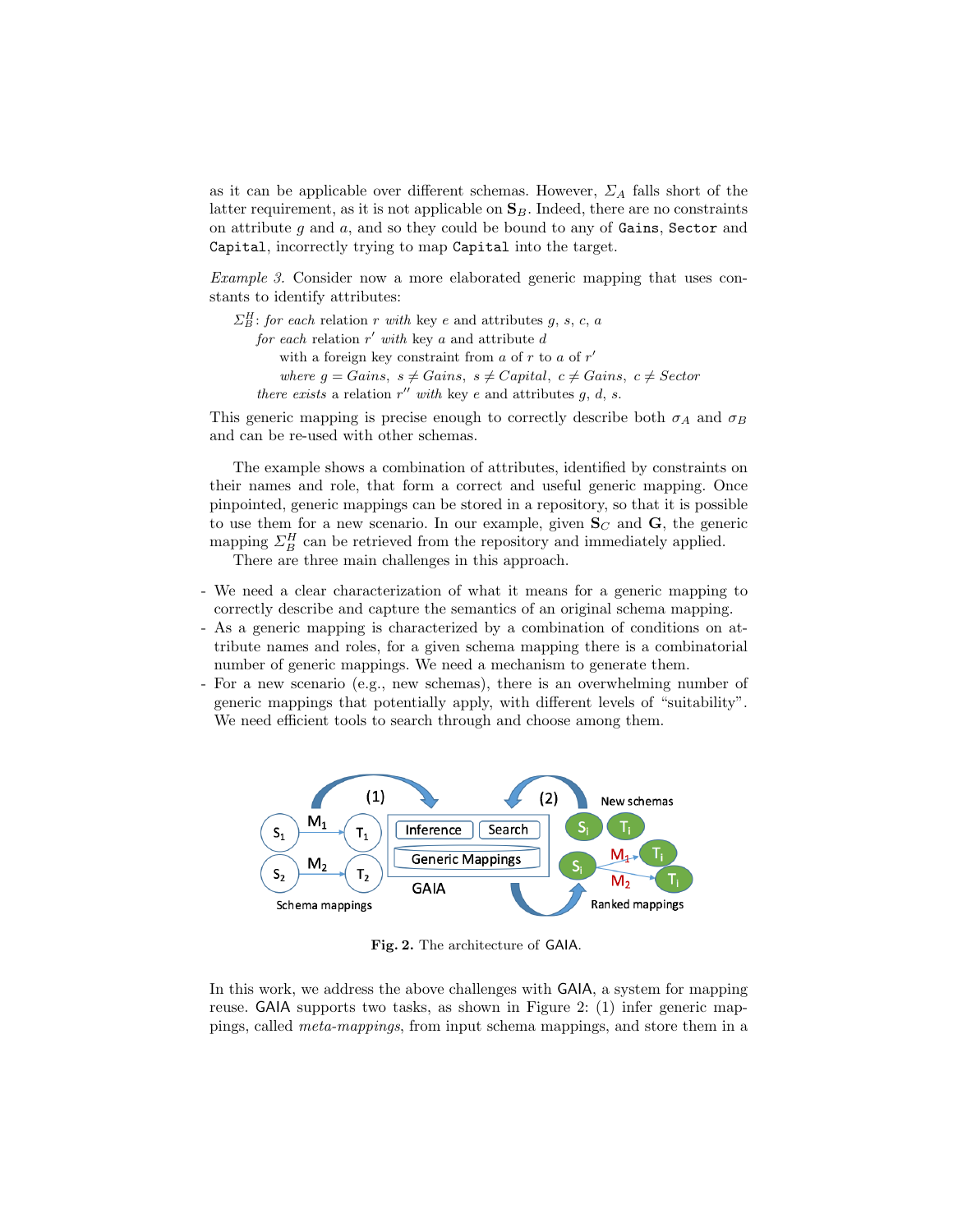repository; (2) given a source and a target schema, return a ranked list of metamappings from the repository which are used to generate possible mappings between these schemas. GAIA provides the following key contributions:

- The notion of fitness: a semantics to precisely characterize and check when a meta-mapping is suitable for a reuse scenario.
- $-$  An algorithm to *infer* meta-mappings from schema mappings with an approach that extends previous efforts for the definition of schema mappings by example; this algorithm is used to populate a repository of meta-mappings supporting schema mapping reuse.
- An approach to reuse based on: (i) the search, in the repository of available meta-mappings, for those that  $\hat{h}t$  a new pair of source and target schemas and (ii) the construction, from the retrieved meta-mappings, of possible mappings to be proposed to the designer.

Because of space limitation, algorithms and details are in the full version of the paper [2]. In the rest of this paper, we provide examples of meta-mappings (Section 2) and experimental results from an evaluation of our system with more than 20,000 real-world data transformations over 40,000 schemas (Section 3).

## 2 Mapping and meta-mappings

We recall the notion of schema mapping [6] and introduce that of *meta-mapping*. While the former notion models specific transformations, the latter introduces an abstraction over mappings [7, 8] and models generic mappings between schemas. Building on these notions, we illustrate the functionalities of our system.

**Schema mappings.** Let  $S$  (the source) and  $T$  (the target) be two relational schemas and let  $Inst(S)$  and  $Inst(T)$  denote the set of all possible instances of S and T, respectively. A *(schema) mapping M* for S and T is a binary relation over their instances, that is,  $M \subseteq Inst(S) \times Inst(T)$  [3].

Without loss of generality, we consider mappings expressed by a single *source*to-target tuple-generating-dependency (st-tgd)  $\sigma: \forall \mathbf{x}(\phi(\mathbf{x}) \to \exists \mathbf{y} \psi(\mathbf{x}, \mathbf{y}))$  where **x** and **y** are two disjoint sets of variables,  $\phi(\mathbf{x})$  (the left-hand-side, LHS) is a conjunction of atoms involving relations in **S** and  $\psi(\mathbf{x}, \mathbf{y})$  (the right-handside, RHS) is a conjunction of atoms involving relations in T. The dependency represents a mapping M in the sense that  $(I, J) \in M$  if and only if  $(I, J)$  satisfies σ. In this case, J is called a solution of I under σ. We can compute a suitable J in polynomial time by applying the *chase procedure* to I using  $\sigma$  [6]: the result may have labeled nulls denoting unknown values and is called the *universal* solution, since it has a homomorphism to any possible solution  $J'$ , that is, a mapping h of the nulls into constants and nulls such that  $h(J) \subseteq J'$ .

*Example 4.* Consider the schemas  $S_A$ ,  $S_B$  and **G** of Figure 1, which we recall in Figure 3 with all the formalisms that will be discussed throughout the paper.

A mapping between  $\mathbf{S}_A$  and  $\mathbf{G}$  is the st-tgd  $\sigma_A$  discussed in the Introduction and reported in Figure 3 (quantifiers are omitted for the sake of readability).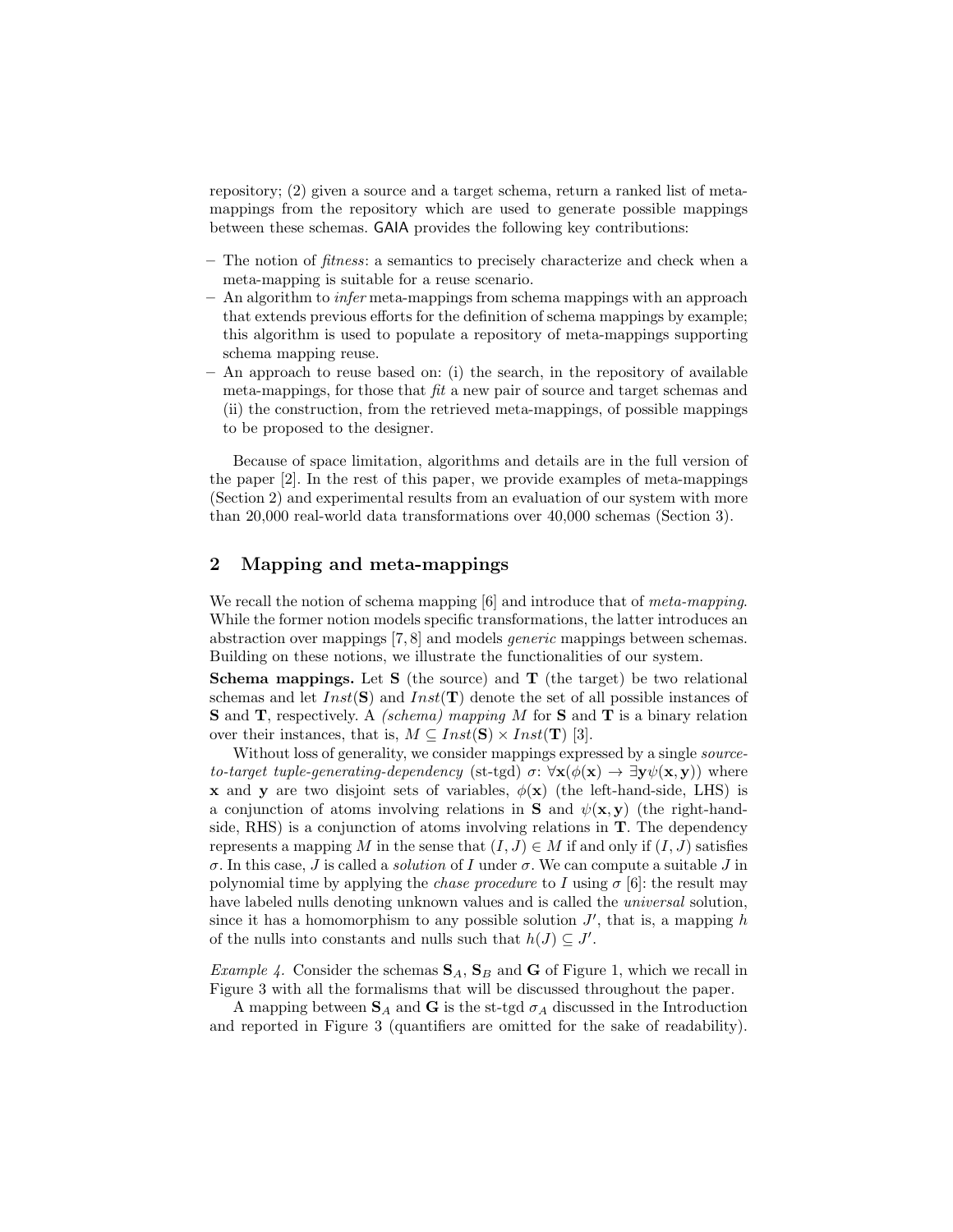



Intuitively, the application of the chase to the instance of  $S_A$  using  $\sigma_A$  enforces this dependency by generating one tuple in the target for each pair of tuples in the source for which there is a binding to the LHS of the dependency. The result includes the first two tuples in relation Balance in Figure 1. Besides, a mapping from  $\mathbf{S}_B$  to  $\mathbf{G}$  is represented by the s-t tgd  $\sigma_B$  in Figure 3.

Meta-mappings. A meta-mapping describes generic mappings between relational schemas and is defined as a mapping over the catalog of a relational database [8]. Specifically, in a relational meta-mapping, source and target are both defined over the following schema, called *(relational) dictionary*:  $Rel(name),$ Att $(name, in)$ , Key $(name, in)$ , FKey $(name, in, refer)$  (for the sake of simplicity, we consider here a simplified version of the relational model). An instance S of the dictionary is called m-schema and describes relations, attributes and constraints of a (standard) relational schema S. Figure 3 shows the m-schemas of the schemas  $S_A$ ,  $S_B$ , and **G** of the running example.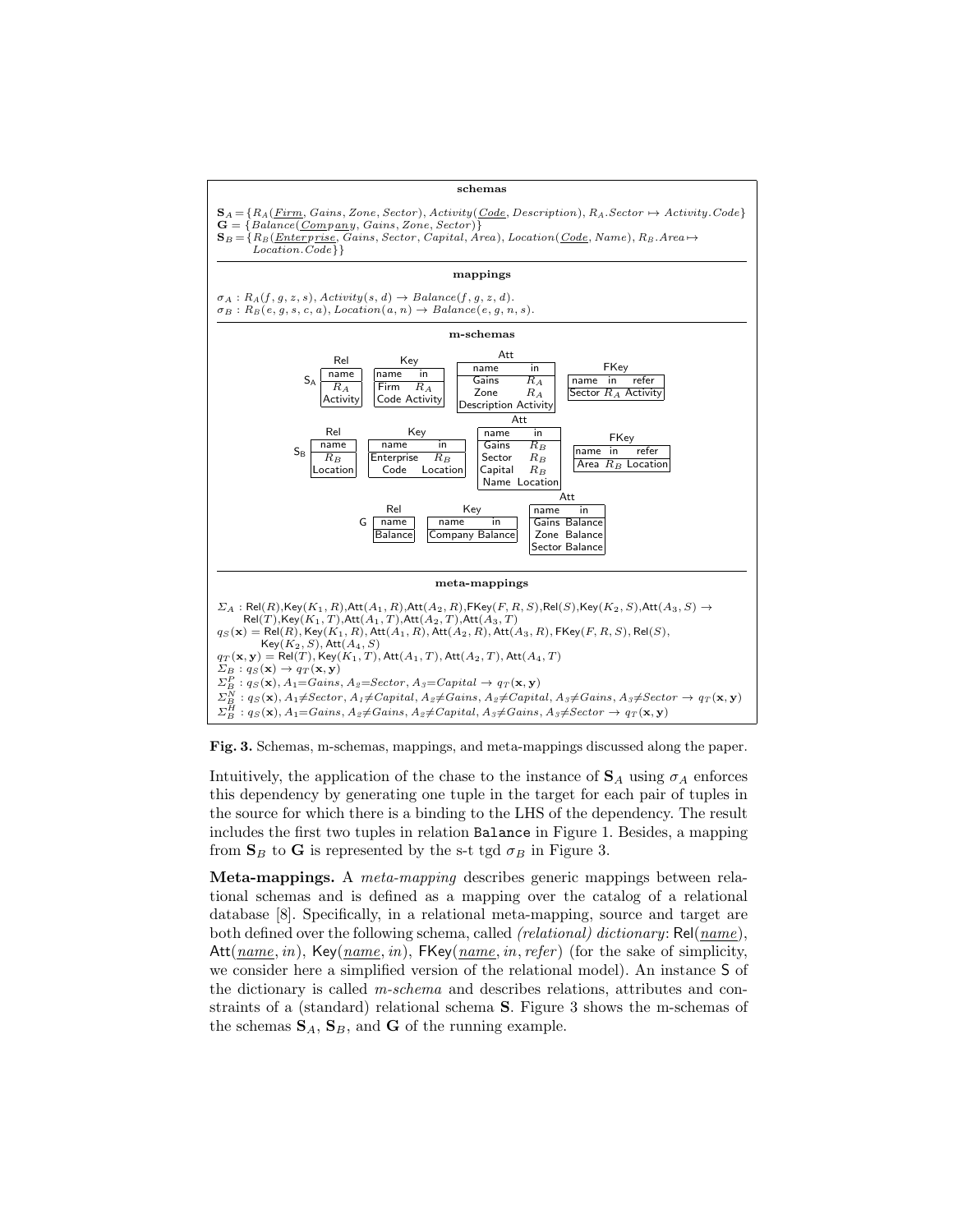We assume, hereinafter, that, given a schema, its corresponding m-schema is also given, and vice versa. A meta-mapping is expressed by means of an st-tgd over dictionaries that describes how the elements of a source m-schema map to the elements of a target m-schema.

Example 5. Mapping  $\sigma_A$  of Example 4 can be expressed, at the dictionary level, by meta-mapping  $\Sigma_A$  in Figure 3. This st-tgd describes a generic transformation that takes two source relations  $R$  and  $S$  linked by a foreign key  $F$  and generates a target relation T obtained by joining R and S on F that includes: the key  $K_1$ and the attributes  $A_1$  and  $A_2$  from relation R and the attribute  $A_3$  from S.

Given a source m-schema  $S$  and a meta-mapping  $\mathcal{M}$ , a target m-schema  $T$  is generated by applying the chase procedure to  $S$  using  $\mathcal M$ .

Example 6. The chase of  $S_A$  using  $\Sigma_A$ , both in Figure 3, generates the following target m-schema where  $\perp_R$  is a labelled null denoting a relation name.



This m-schema describes the relational schema: R(Firm, Gains, Zone, Description)

A meta-mapping operates at schema level rather than at data level and thus provides a means for describing generic transformations. Subtleties could arise from the chase procedure in presence of existential quantifications in meta-mappings producing duplications of relations in the result. This is avoided by assuming that, for each existentially quantified variable, there is a target equality generating dependency (egd) [6] ensuring that whenever two relations in the target have the same structure, then they coincide.

From meta-mappings to mappings. Given a source schema S and a metamapping  $\Sigma$ , it is possible not only to generate a target schema by using the chase, as shown in Example 6, but also to automatically obtain a schema mapping  $\sigma$ that represents the *specialization* of  $\Sigma$  for **S** and **T** [8]. The *schema to data* exchange transformation (SD transformation) generates from S and  $\Sigma$  a complete schema mapping made of  $S$ , a target schema  $T$  (obtained by chasing the m-schema of S with the meta-mapping), and an s-t tgd  $\sigma$  between S and T. The correspondences between LHS and RHS of  $\sigma$  are derived from the provenance information computed during the chase step, in the same fashion as the provenance computed over the source instance when chasing schema mappings [4].

Example 7. Consider again the scenario in Figure 3. If we apply the SD transformation to the schema  $S_A$  and the meta-mapping  $\Sigma_A$ , we obtain the target m-schema of Example 6 and the following mapping from  $S_A$  to  $\perp_R$ :

$$
\sigma: R_A(f, g, z, s), \text{Activity}(s, d) \to \bot_R(f, g, z, d).
$$

Thus, we get back, up to a renaming of the target relation, the mapping  $\sigma_A$  in Figure 3 from which  $\Sigma_A$  originates.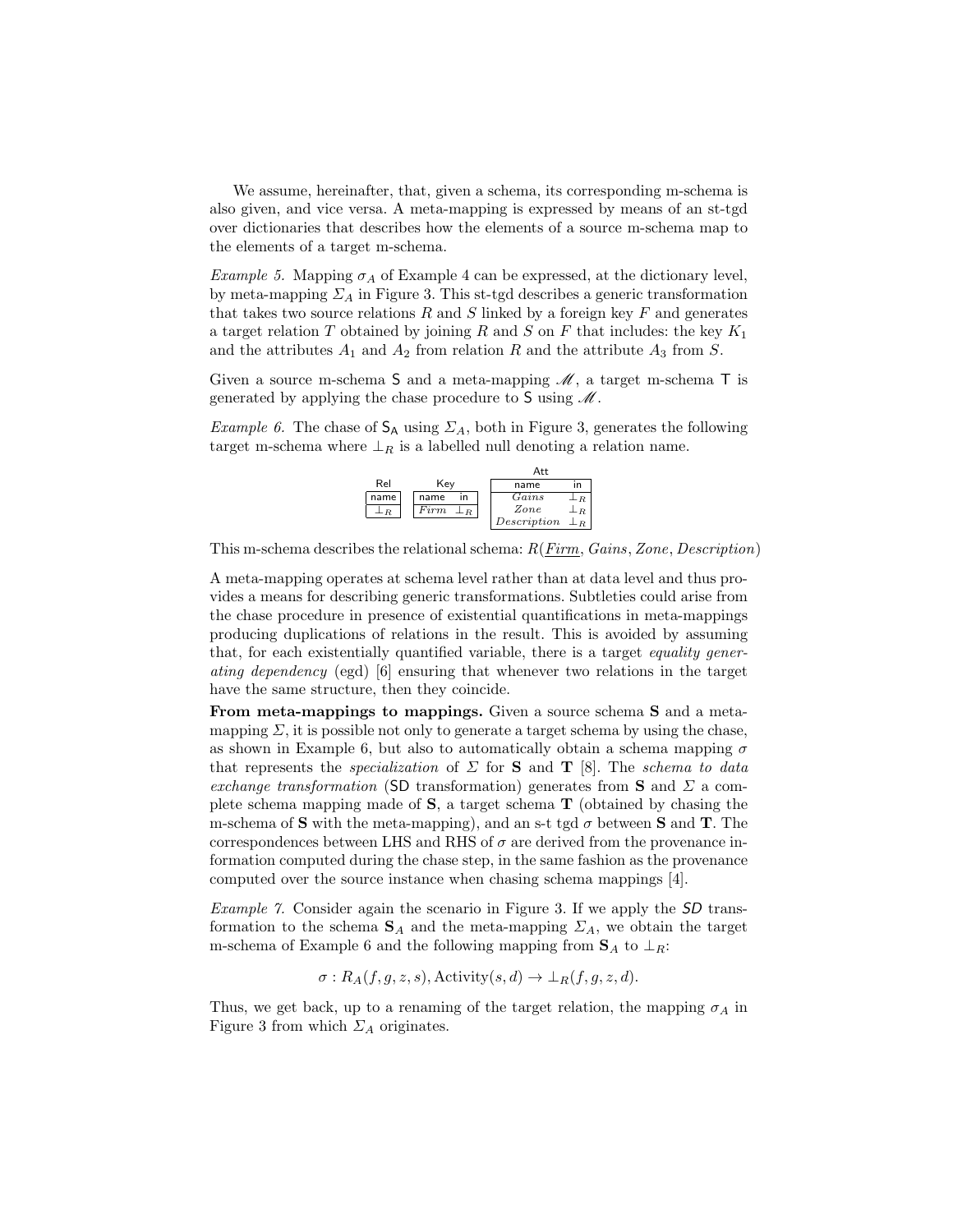From mappings to meta-mappings While previous work focused on generating a mapping from a given meta-mapping [8], we tackle the more general problem of mapping reuse, which consists of: (i) generating a repository of metamappings from a set of user-defined schema mappings, and (ii) given a new pair of source and target schemas, generating a suitable mapping for them from the repository of meta-mappings.

Example 8. For the scenario in Figure 3, our system first generates several fitting meta-mappings from  $\sigma_A$  between  $S_A$  and G. Once  $S_B$  and G are given as input for a new transformation, the system scans the corpus of existing meta-mappings and identifies  $\Sigma_A$  as a fitting meta-mapping from  $\mathbf{S}_B$  to G. This meta-mapping is then instantiated to generate a schema mapping between them, according to the SD transformation above.

### 3 Experimental evaluation

We implemented GAIA in PL/SQL 11.2 for Oracle 11g. All experiments were conducted on Oracle Linux, with an Intel Core i7@2.60GHz, 16GB RAM.

Datasets and Transformations. We used data transformations that are periodically executed to store data coming from several data sources into the Central National Balance Sheet (CNBS) database, an archive of financial information of about 40K enterprises. The schema of CNBS has 5 relations with roughly 800 attributes in total. Source data come from three different providers. The Chamber of Commerce provides data for 20K companies (datasets Chamber). While the schemas of these datasets are similar, the differences require one mapping per company between relations of up to 30 attributes with an average of 32 (self) joins in the LHS of the mappings. Data for 20K more companies is collected by a commercial data provider in a single database (CDP). This database is different both in structure and attributes names from the schemas in Chamber and requires one mapping involving 15 joins in its LHS. Finally, data for further 1,300 companies (Stock) is imported from the stock exchange, with each company requiring a mapping with 40 joins on average.

Transformation scenarios. For the inference of the meta-mappings, we consider two configurations: *single*, where a meta-mapping is inferred from one mapping, and multiple, where the inference is computed on a group of mappings for companies in the same business sector. We observe that the results stabilize with 10 schema mappings in the group and do not improve significantly with larger numbers, therefore consider 10 mappings for the *multiple* configuration.

Search precision. Let  $\sigma$  be a mapping from a source S to a target T and let  $\mathscr Q$  be the set of meta-mappings inferred from  $\sigma$ . We measure, in terms of search precision, the ability of the system to return the meta-mappings in  $\mathscr Q$  when queried with **S** and **T**, i.e., how well the system retrieves correct cases.

We use a resubstitution approach: we populate an initially empty repository by inferring the meta-mappings from a set  $\Theta$  of mappings. For each schema mapping  $\sigma$  in  $\Theta$ , we will denote by  $\mathcal{Q}_{\sigma}$  all the meta-mappings inferred from